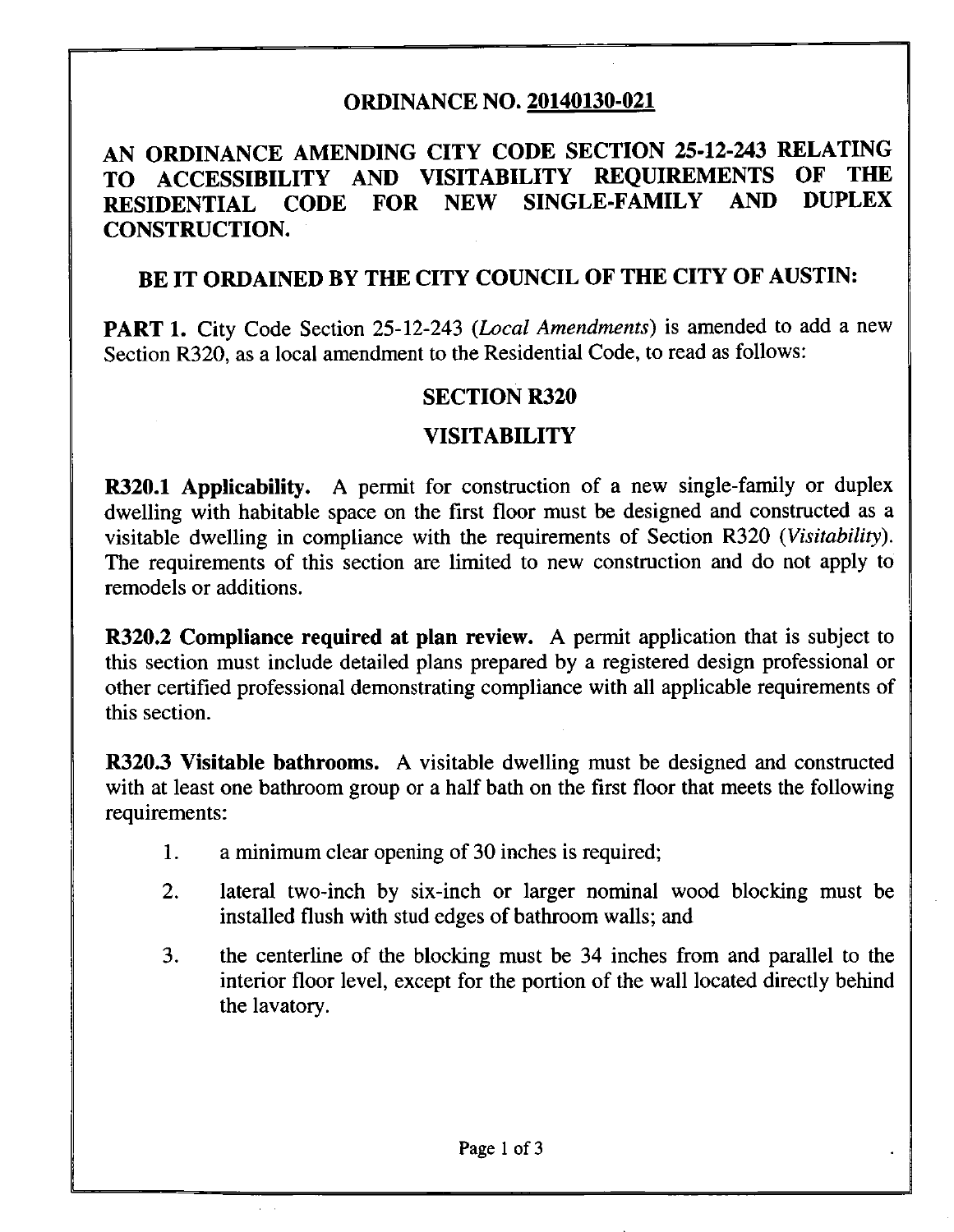R320.4 Visitable light switches, receptacles, and environmental controls. The first floor of a visitable dwelling must meet the following requirements:

- 1. light switches and environmental controls must be no higher than 48 inches above the interior floor level; and
- 2. outlets and receptacles must be a minimum of 15 inches above the interior floor level, except for floor outlets and receptacles.

R320.5 Visitability bathroom route. A bathroom group or half bath designated for visitability under Section R320.3 must be accessible by a route with a minimum clear opening of 32 inches beginning at the visitable entrance designated under Section 320.6 and continuing through the living room, dining room, and kitchen, and be level with ramped or beveled changes at door thresholds.

## **Exception:**

A visitable route is not required through an area located on a split-level or sunken floor, provided an altemative route is available.

R320.6 Visitable dwelling entrance. A dwelling must be accessible by at least one nostep entrance with a beveled threshold of one-half inch or less and a door with a clear width of at least 32 inches. The entrance may be located at the front, rear, or side, or in the garage or carport, of the dwelling.

R320.7 Exterior visitable route. A visitable entrance approved under Section R320.6 must have at least one visitable route with a cross slope of no greater than two percent (1:50) that originates from a garage, driveway, public street, or public sidewalk. A ramp included in an exterior visitable route must comply with the Residential Code.

R320.7.1 Waiver of exterior visitable route provision for certain properties. The requirements of Section R320.7 do not apply to:

- 1. lots with 10% or greater slope prior to development; or
- 2. properties for which compliance cannot be achieved without the use of switchbacks.

**PART 2.** Section R320.7 and Subsection R320.7.1, as adopted in Part 1 of this ordinance, are effective on July 1, 2015 for new permits apphed for on or after that date.